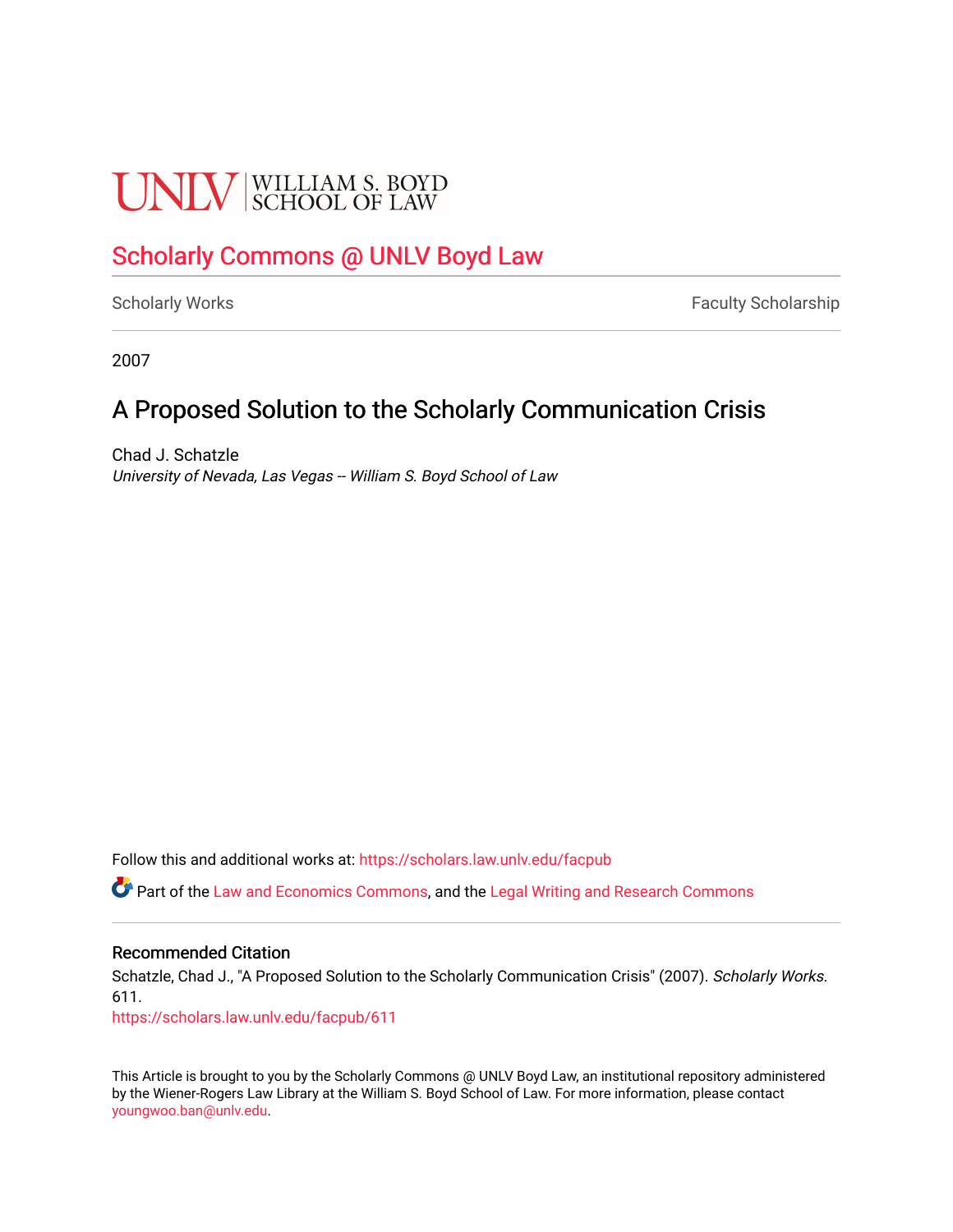# A Proposed Solution to the Scholarly Communications Crisis

Chad Schatzle

**ABSTRACT** *.* After reviewing the history and parameters of the scholarly communications crisis, particularly in regard to skyrocketing prices for journals in the natural sciences, the author reviews and rejects previously attempted solutions. He then employs the principles of game theory in proposing a new solution to the crisis. doi:10.1300/J204v03n03\_04 *[Article copies available for a fee from The Haworth Document Delivery Service: 1-800- HAWORTH. E-mail address: <docdelivery@haworthpress.com> Website: <http://www.HaworthPress.com> © 2005 by The Haworth Press, Inc. All rights reserved.]*

**KEYWORDS.** Scholarly communication, scientific journals, journal pricing, serials pricing, game theory

# *INTRODUCTION*

The current system of scholarly communication is unsustainable and change is unavoidable (Odlyzko, Transforming Scholarly Communication and Libraries). Various solutions such as alternative publishing models, open access, and library consortia have been tried and have achieved mixed results. Given that the scholarly communication crisis is the result of an imperfection in the serials publishing market, an economic solution may be the answer.

Chad Schatzle is a graduate student, Library and Information Science, University of South Florida, Tampa, FL 33620 (E-mail: schatzle2003@yahoo.com).

Journal of Access Services, Vol. 3(3) 2005 Available online at http://jas.haworthpress.com 2005 by The Haworth Press, Inc. All rights reserved. doi:10.1300/J204v03n03\_04 *37*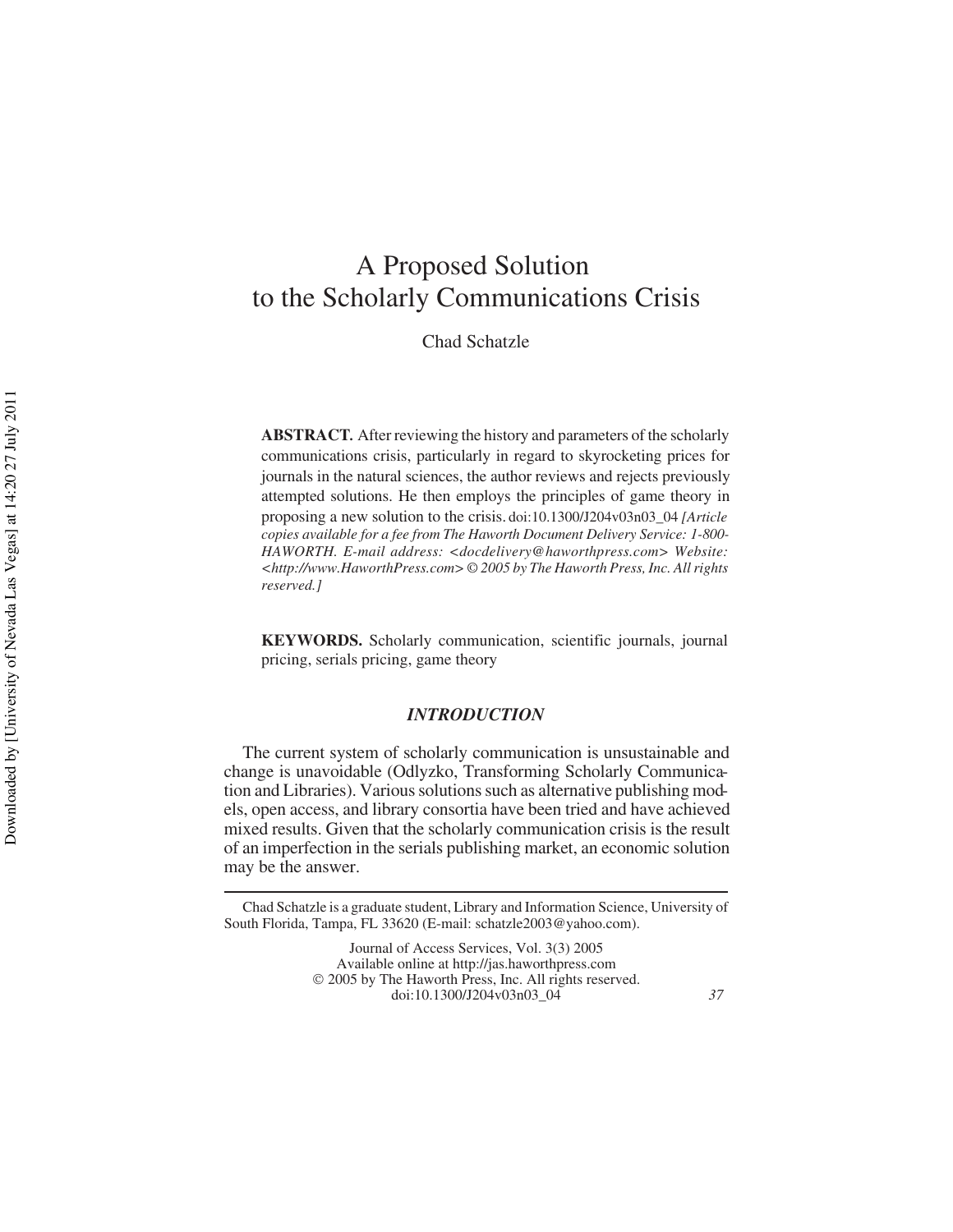# *A Note on the History of Scholarly Periodicals*

The forerunner of the modern scientific journal was the *Philosoph ical Transactions of the Royal Society of London* (*Phil Trans*), circa 1665 (Guédon). *Phil Trans* was created by Henry Oldenburg, and was essentially a correspondence transmitted among a few hundred noted scientists spreading news of assorted observations and discoveries (Gleick 75-76). However, the intent of the publication was not neces sarily to spread knowledge or information, rather to register intellectual property (Guédon). Thus, a scientist could attach his name to a natural "law" or discovery through publication in a peer-reviewed jour nal (Guédon). The journal's power to publicize authors and their dis coveries gave publishers the power to grant the intellectual property to the author (Guédon). In short, the periodical benefited the printer or publisher more than the writer (Guédon).

While the number and quality of periodicals have increased since the days of Henry Oldenburg, it was not until after World War II, in the early 1950s, that the explosive growth in the number of periodical titles created a problem (Ekman and Quandt 34-45). In order to understand the explosive growth of periodicals, and natural science periodicals in particular, we must first examine the scholarly communication process as it exists in academe.

# *The Process of Scholarly Communication*

Scholars share the results of their research with others through the process of scholarly communication (Odlyzko, Transforming Scholarly Communication and Libraries). The process entails two basic dimen sions: the actual production of the article (and journal within which the article is published) and the academic environment in which the process thrives. With respect to the actual production of the article, scholars typ ically seek out a peer-reviewed journal that publishes in their area of ex pertise. Before being accepted for publication, the journal article is reviewed and revisions are suggested by other scholars with similar ex pertise. Once the editing process is complete, the article is published in paper or electronic (or both) form and is available to other scholars and members of the public. Generally, a person accessing the article will not pay the publisher directly as the academic institution through which the article is obtained pays an annual subscription fee to the publisher.

Typically, a publisher is responsible for the acquisition, development, design, production, marketing, and distribution of the article (Odlyzko,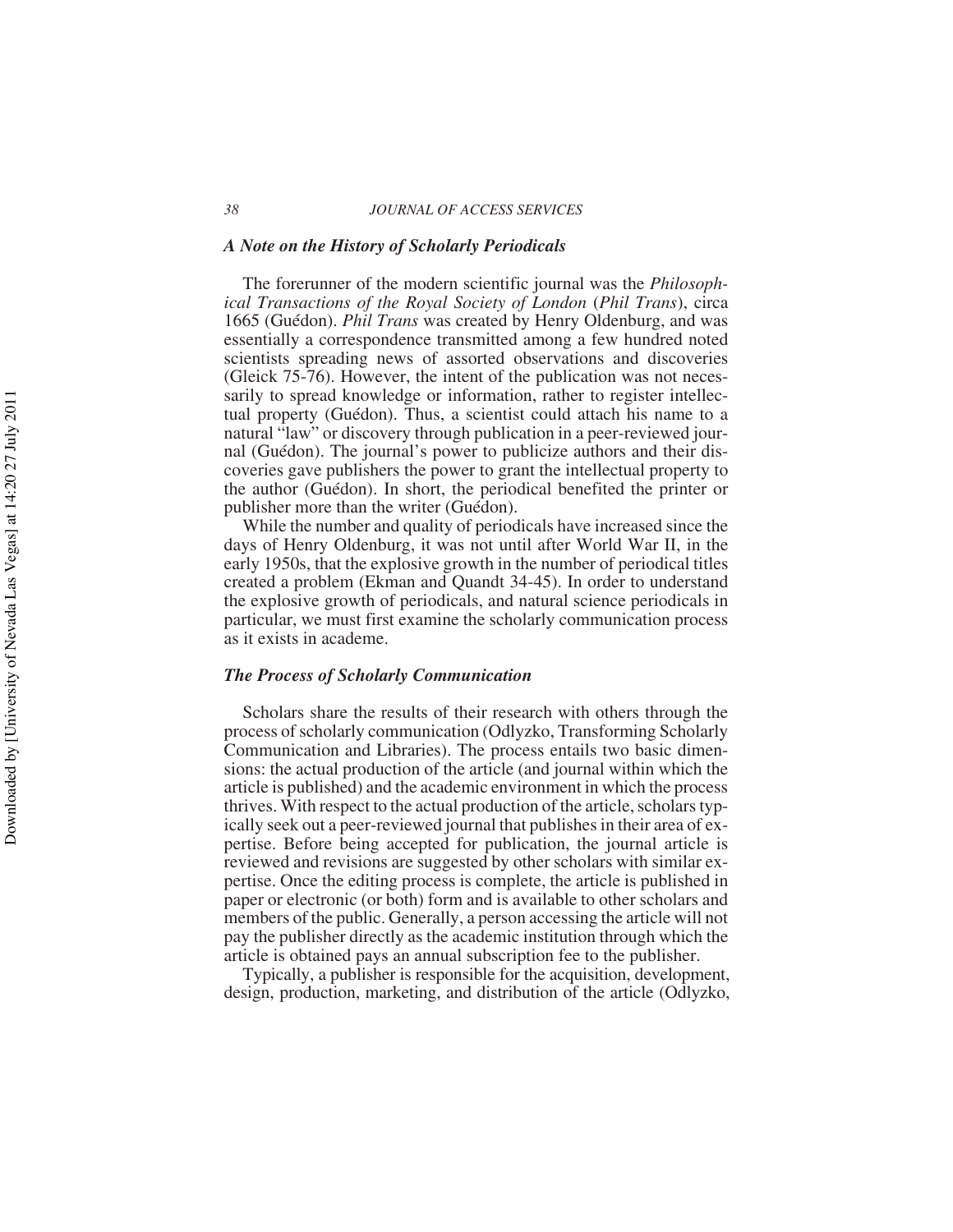Transforming Scholarly Communication and Libraries: Affordable Publishing). Consequently, the author's role is limited to submitting the article and addressing any editing issues; the publisher will be responsible for all other aspects of the article's publication. This is in keeping with the model of scholarly publication as devised by Oldenburg in 1665, and assures the publishers authority to grant intellectual property (Guédon).

There is a tremendous pressure to publish in the most prestigious journals in the scholar's discipline, and to publish often. For scholars, production of an article can have as much (or more) to do with attracting funding to the academic institution, promotion, tenure, and other rewards as it does with sharing the results of research with others (Budd 73-74).

Furthermore, citation-ranking publications such as those produced by the Institute for Scientific Information (ISI) have only exacerbated the problem (Guédon). The citation rankings are based upon frequency of journal citation (Black 411-419). Accordingly, the more a journal is cited, the more the journal is believed to be accepted or at least acknowledged as an important resource (Black 411-419). The greater the ranking of a journal, the more likely it is to be considered for acquisition during collection development (Black 411-419). Thus, in an age of constrained library budgets, scholars prefer to publish in journals with higher citation rankings as their work is more likely to be included in library collections, and consequently, more likely to be cited in other scholarly publications.

Publishers are also quite interested in having as many journals at the top of the citation list as possible because the higher the publication is on a citation list, the more likely it is to be purchased (Guédon). And if publishers can assure that only their journals are acquired through the use of bundling, they can manipulate the citation list as their journals will rate higher because their journals are much more likely be cited by scholars at the institutions receiving only their publications (Guédon).

# *THE CRISIS IN SCHOLARLY COMMUNICATION*

The vast increase in the number of published scholarly works, in large measure due to the academic reward structure, has resulted in a crisis in scholarly communication (Guédon). Between 1986 and 2003, the cost of scholarly serials grew 215% according to statistics collected by the Association of Research Libraries. In contrast, the rate of inflation for the same time period, as measured by the Consumer Price Index, grew at only 68%; additionally, there was a 138% increase in the number of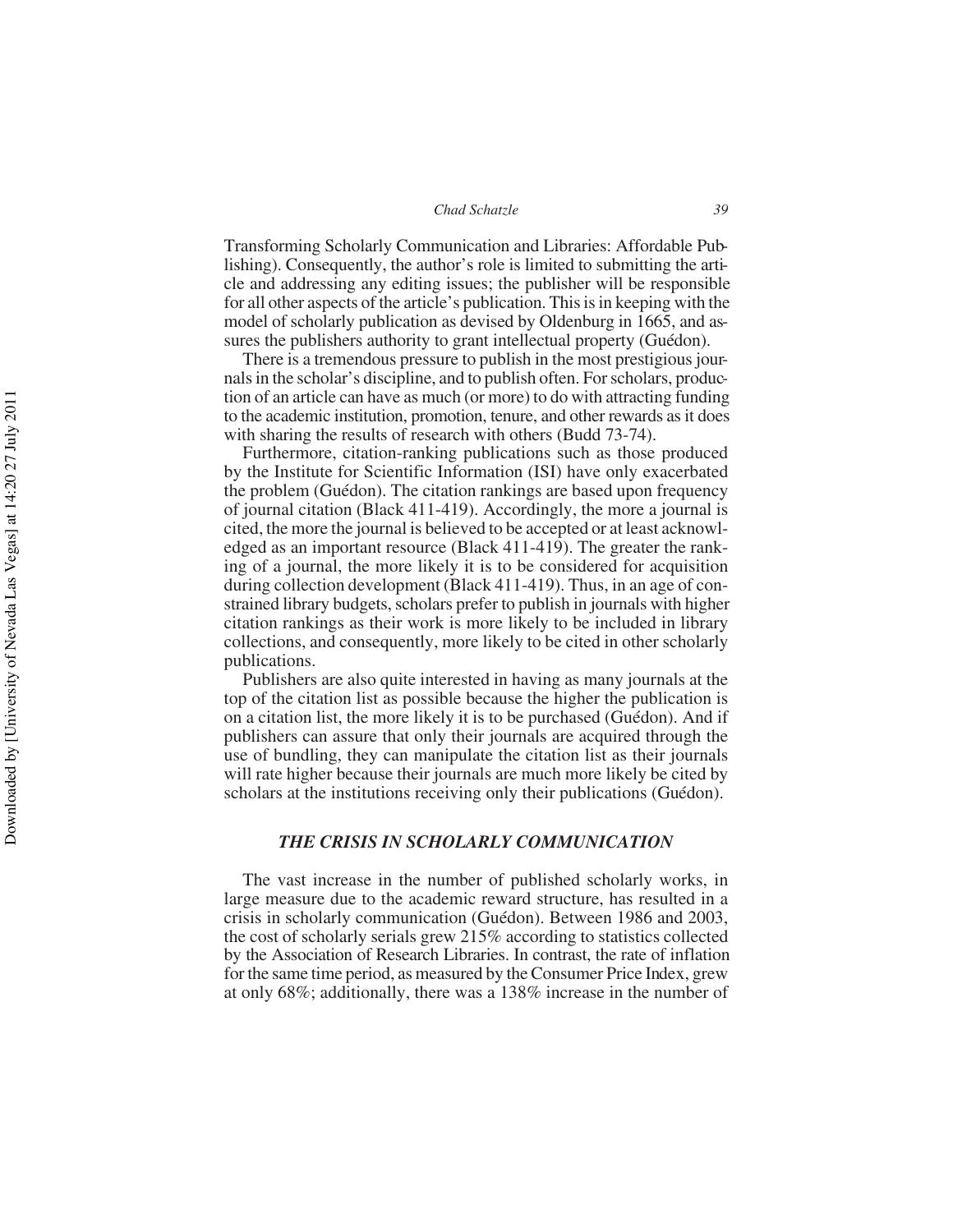serial titles. Consequently, the cost increase combined with the increase in the number of titles (even accounting for large increases in materials purchasing budgets) has resulted in a reduction in the number of serials purchased by academic institutions (Odlyzko, Transforming Scholarly Communication and Libraries: Serials Pricing).

One possible solution to the scholarly communications crisis is to eliminate the role of the commercial publisher, and some institutions have made attempts to do exactly that. One such example of a system of scholarly communication where the commercial publisher has been eliminated is the arXiv archive. "arXiv is an e-print service in the fields of physics, mathematics, non-linear science, computer science, and quantitative biology" (arxiv.org). Paul Ginsparg created arXiv in 1991. Initially, arXiv had only about a thousand users (Ginsparg). However, arXiv use has grown tremendously and now boasts over 35,000 users worldwide (Ginsparg) and over 200,000 electronic transactions per day (arXiv Web server usage for Feb. 26, 2006). Currently, Cornell University (with partial funding from the National Science Foundation) owns and operates arXiv (arxiv.org). arXiv contains a number of highly respected journals that are available for free download by anyone, and is particularly prized for its collection of physics articles.

Collections similar to arXiv, such as *First Monday* and the *Electronic Journal of Combinatorics* are also available. While the journals do apply some pressure to the commerical serials publishers, they are unlikely to correct the fundamental market problem; an inelastic market, that is, a market that is not affected by pricing and vice versa (Guédon).

Libraries and universites have also created alliances that publish journals designed to compete directly with the large, costly journals sold by commercial publishers (Guédon). One such example is the Scholarly Publishing and Academic Resource Coalition (SPARC) (Transforming Scholarly Communication and Libraries: Affordable Publishing). SPARC produces journals that are designed to go head to head with particular journals from commercial publishers. The SPARC journal may be free or substantially cheaper than the commercial publisher's journal (Guédon). For example, SPARC produces *Organic Letters* (subscription price \$2,438), a journal designed to compete directly with Elsevier's *Tetra hedron Letters*(subscription price \$9,036) (Guédon). Interestingly, when competitive journals are introduced, commercial publishers' price in creases for that particular journal level off (Guédon). Regrettably, SPARC must fight an uphill battle with each journal it launches (due to the citation index problem as previously described), and given the breadth of journals owned by commercial publishers, it is simply not feasible to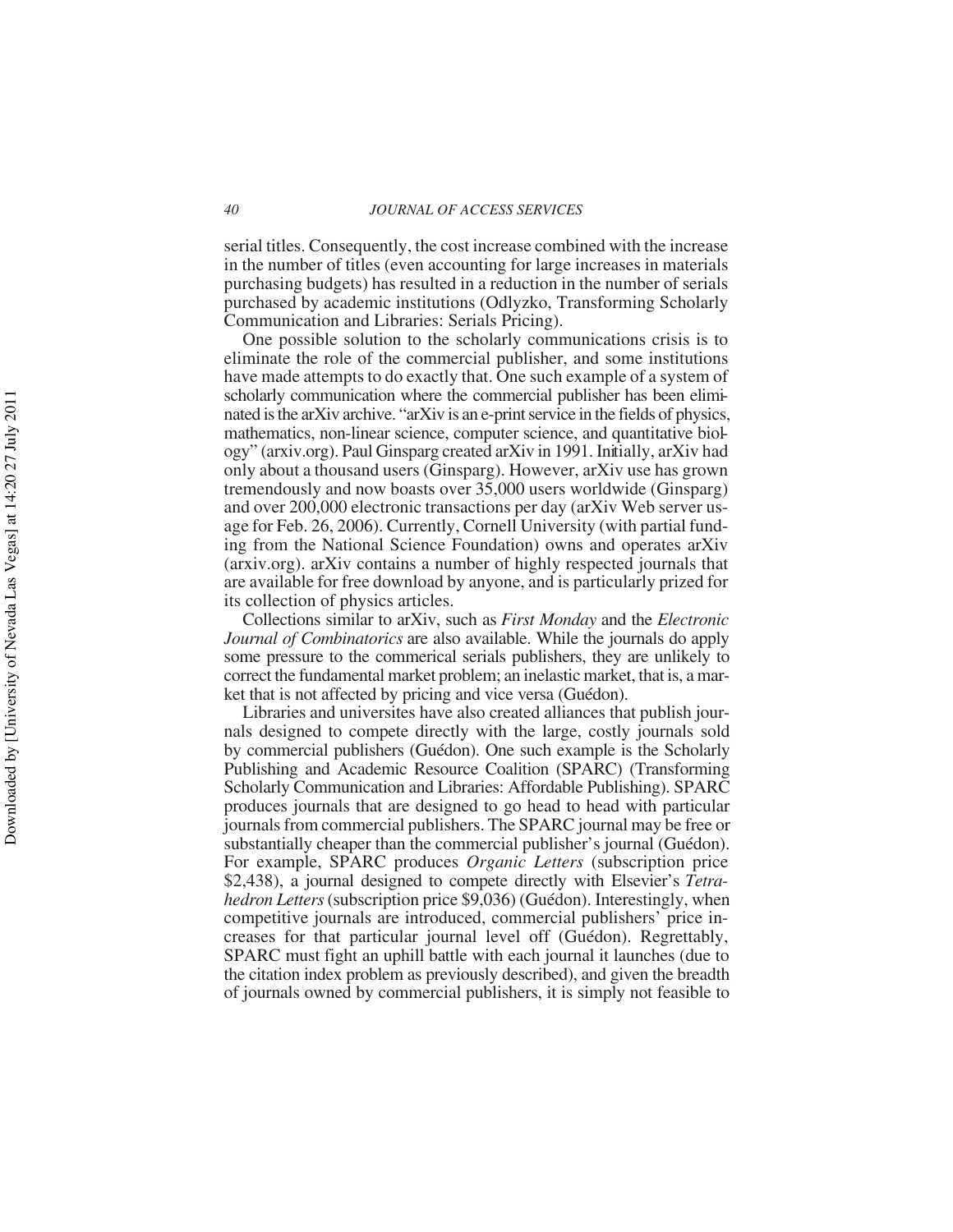go head to head with every journal (Guédon). In fact, SPARC-like journals may even exacerbate the scholarly communication crisis as libraries will be faced with even more core journals to consider for purchase. Moreover, SPARC attempts to add competition into the marketplace, when an entire market overhaul is what is needed.

Another challenge to the commerical periodical publishers has come from library consortia. Library consortia comprise libraries that have banded together to pool their resources (Guédon). The theory behind the consortium is that their members' combined purchasing power will increase their leverage vis-à-vis the commercial publishers (Guédon). Specifi cally, the libraries bargain as a group in an effort to force vendors to make a global deal in which one vendor will receive all of the business (Guédon).

One successful example of a consortium that has received positive results is the Canadian National Site Licensing Project (CNSLP). CNSLP is a library consortium that hoped to capitalize on libraries' cooperative abilities in areas such as interlibrary loans. CNSLP pooled their resources, about 50 million Canadian dollars, and set up a negotiation with commercial serials publishers. CNSLP would only bargain for full collections (thus ensuring the global deal) and would keep a confidential list that ranked vendors in an effort to create uncertainty in the market. The consortium would then only negotiate with vendors according to the order of their confidential ranking, and unsuccessful negotiations with vendors meant that the consortium just moved to the next vendor for negotiations (Guédon).

Overall, CNSLP's negotiations resulted in significant savings and a cap on price increases; additionally, the increases in shared knowledge and collaboration, especially in the area of negotiating tactics and legal experience, are seen as a positive outcome (Guédon). Consequently, library consortia have had a direct impact on the cost of periodicals and provide an excellent foundation for changing the commercial serial market.

# *GAME THEORY AND THE SCHOLARLY COMMUNICATIONS CRISIS*

As previously described, consortia have had an impact on commer cial publishers, particularly in the area of negotiations between the par ties; and as with any negotiation, price is a key issue. In the natural sciences serials market, "Pricing is based on what the market will bear not on the value of the commodity" (Bosch 107). Studies have shown that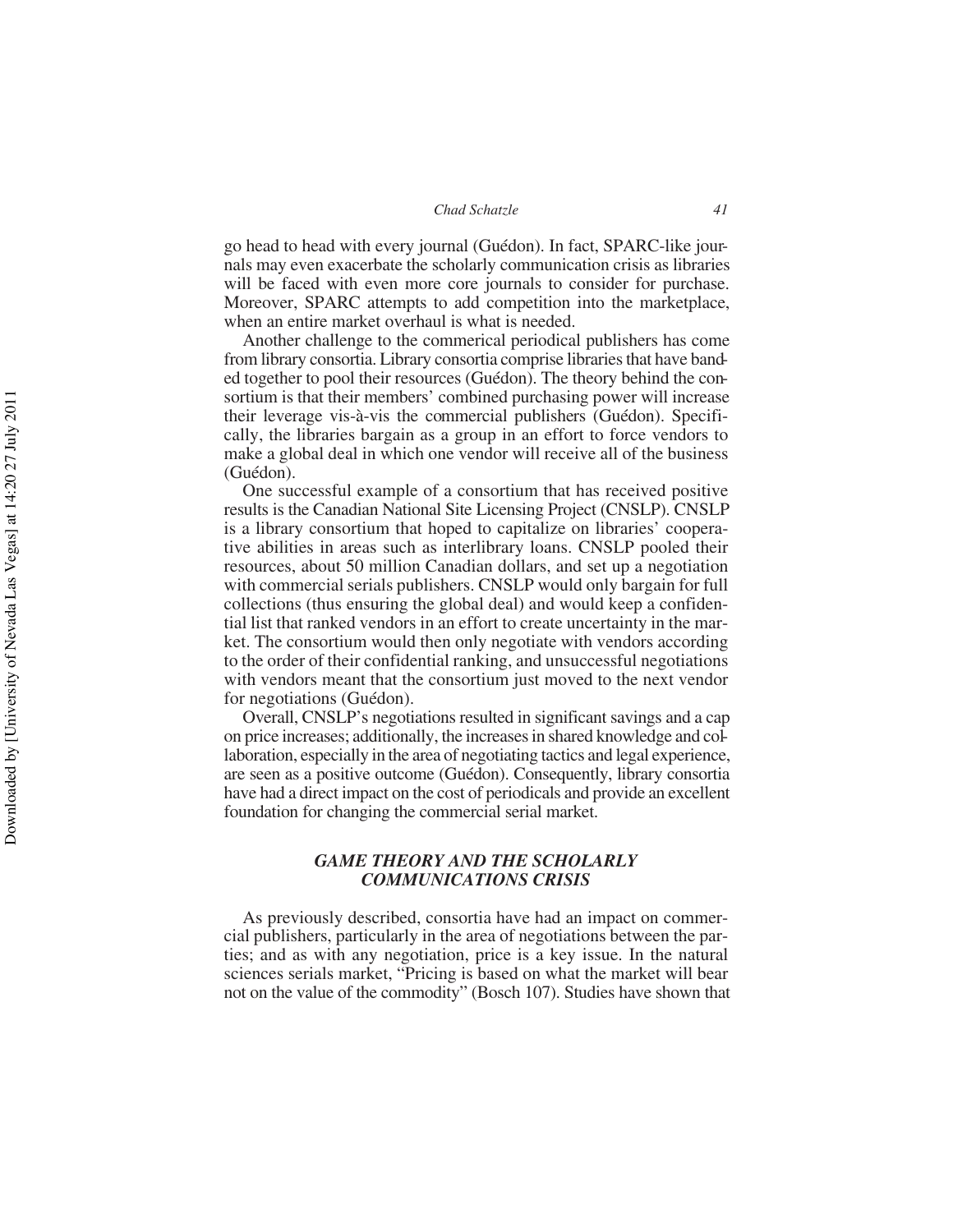the price of a journal per 1,000 typed characters can vary tremendously, indicating a disconnect between production costs and price (Guédon). What's more, the existence of only a handful of dominant suppliers means that price competition is weak or almost non-existent, and is ex pected only to worsen as consolidation of the industry continues (Bosch 107-115). More still, marketing strategies such as "bundling," used by some of the largest suppliers, such as Elsevier, increase the costs of pe riodicals over time (Odlyzko, The Crisis in Scholarly Communication). Bundling essentially makes it difficult to cancel any particular journal without substantially increasing the costs of the remaining bundled journals (Odlyzko, The Crisis in Scholarly Communication). As a result, it becomes nearly impossible to reduce the costs of journals even if the number of journals subscribed to is reduced. Thus, pricing in the natural science serials market is not driven by normal market forces (Bosch 107-115), and in reality an oligopoly exists (an oligopoly exists where control over most of a product is held by a small number of producers or sellers) ("oligopoly, oligopsony" 294).

While consortia are headed in the right direction, much more could be done. Enter game theory. Game theory was largely developed by John von Neumann, perhaps one of the most gifted mathematicians ever to have lived, and economist Oskar Morgenstern (Harford 156-158). Their seminal text, *Theory of Games and Economic Behavior*, was published in 1944 (Harford 158).

In the most general sense, game theory "attempts to explain the behavior of 'players,' where the optimal moves of these players depend critically upon the moves taken by other players" (Graham 67). The "players" in the serials game are the serials producers or sellers (e.g., Elsevier, Gale) and the serials purchasers (e.g., academic libraries). Game theory has many variations, depending on the type of "game" or factual situation involved. For our purposes, we will concentrate on the variation of game theory known as "non-cooperative" game theory. In non-cooperative game theory, "it is assumed that each player will maxi mize its (*sic*) own interests, as opposed to the collective interests of a group of players. It is not ruled out, however, that these interests might coincide: an individual player might in fact cooperate with other play ers. If, however, this happens, it is because the player chooses to cooperate out of self-interest, rather than because the player is bound by some sort of obligation that is enforced by an external agent" (Graham 67). In the case of scholarly communication, the serials producers or sellers are the "players" that seek to maximize their own interests. Clearly, the library consortia are engaged in cooperative behavior.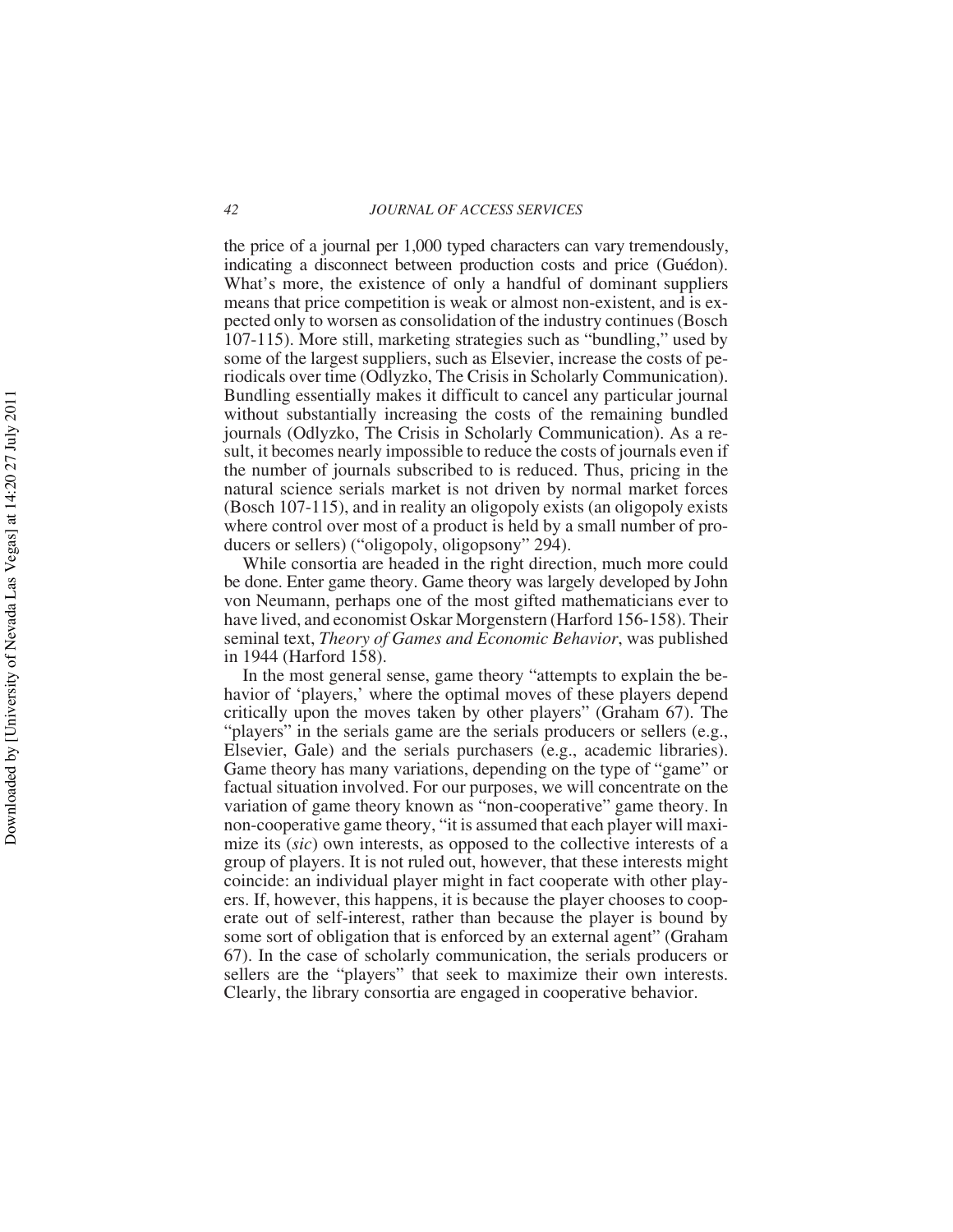Non-cooperative game theory is useful where the strategic behavior of firms in markets with a limited number of sellers (such as the natural sciences serials market) is sought to be understood (Graham 67-83). Once understood, a different form of negotiation between sellers and buyers can be created that is more beneficial to buyers, in this case, libraries.

## *THE PROPOSED SOLUTION*

As previously stated, libraries have attempted to cut out the commercial publisher altogether, an interesting idea, but unlikely to work in such a profitable industry (due to market inelasticity). Libraries have also attempted to inject a measure of competition into the natural sciences serials market by banding together and creating academic journals that compete with high-priced commercially published serials, especially in the natural sciences. But ultimately, this tactic will also fail as it does not change the nature of the market, it only adds a small dimension of competition. Coalitions such as SPARC have made some headway in bringing about a reduction in the costs of some journals, but more importantly, such coalitions demonstrate the need for greatly increased market competition (Guédon). Unfortunately, re-creating SPARC-like alliances may be impracticable given the breadth of the serials industry. Finally, librarians have created coalitions to increase their collective spending and bargaining power. The coalitions are a step in the right direction, but could be vastly improved by applying game theory.

In order to introduce much-needed competition into the serials industry, consortia such as the CNSLP should be set up in the United States– the larger the consortium the better. As with CNSLP, the consortium would only bargain for full collections (Guédon). Likewise, the consortium must attempt to create uncertainty in the market, as CNLP did by keeping its rankings confidential (Guédon). However, the new consortium should use an auction system to achieve uncertainty.

Why an auction? According to game theory, if an auction attracts even one additional bidder, the auction will raise more money than any other possible negotiating arrangement (Harford 167). In this case, the consortium would attempt to get access to the largest-possible collection for a set amount of dollars, in essence raising the largest-possible collection size. The auction would be structured in a way similar to the auction of United Kingdom (UK) cell phone spectrum rights, widely hailed as a very successful auction from the government's perspective (Harford 168-175).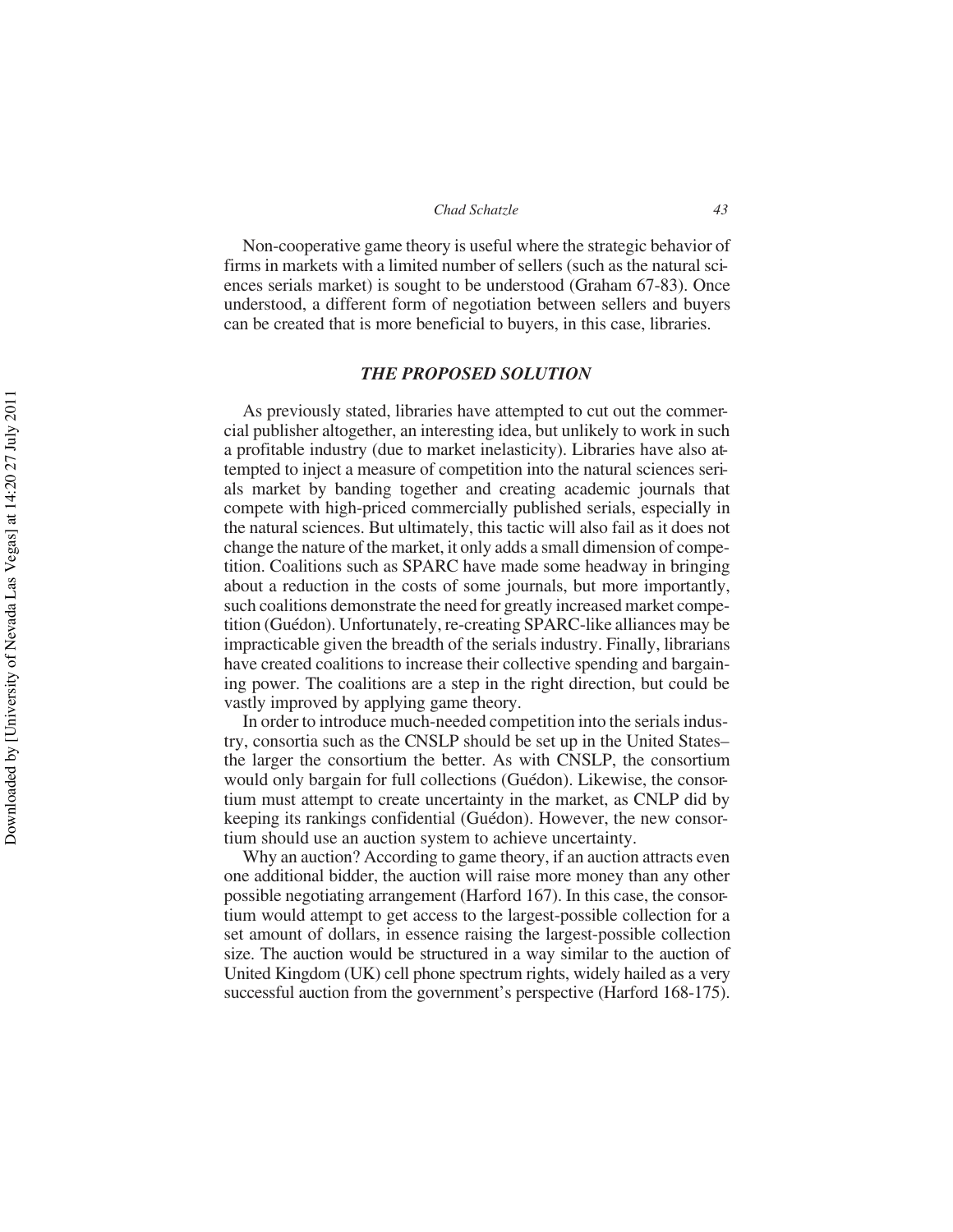#### *44 JOURNAL OF ACCESS SERVICES*

In the UK auction, bids were taken remotely over the Internet for five licenses to use available UK cell phone spectrum rights. The beauty of the auction was that competition for any one license would drive up competition for the remaining licenses, because a firm that was not the leading bidder on any particular license had to keep bidding on that li cense or any other license, or withdraw from the auction. This resulted in firms continuing to bid on the license that offered the best value at that moment. Consequently, spirited competition over any particular license would raise its price relative to the other license, which would then look like a bargain. Ultimately, the bidders would never know which bid would win any particular license and therefore had to make sure they were always satisfied with their position relative to all of the licenses. The best strategy to achieve this is to place a winning (or the highest) bid on the license currently with the most value, relative to the other li censes. If none of the licenses look like a good value, the bidder would withdraw (Harford 169-170).

Additionally, the auction ran in short rounds of about half-hour intervals in which bidders had to submit new bids or withdraw from the auction. Finally, the bid results were quickly posted on the Internet, in effect forcing the auction to take place in a public forum (Harford 168).

In order to create a similar situation for the consortia, the body of journals would be segmented. For example, the science journals such as physics, biology, chemistry, geology, mathematics, medicine, and engineering would be segmented into groups. Journals such as education, music, language, literature, history, and sociology would be segmented into another group. Likewise, journals relating to business, economics, and law would be segmented into yet another group. A determination as to the optimal number of group members would be made by various trial runs of the auction.

The consortium would determine the number, type, quality, and amount of access to journals the consortium currently had. It would then determine the group's expenditure for the journals. Once arriving at that figure, the consortium would offer that amount of money, X dollars, as the amount of money the serial publishers would be asking for in ex change for their journals. Additionally, to sweeten the deal, the contract would remain in effect for five years, at the same yearly amount. For ex ample, with a very large consortium, the amount of money in play would be \$200 million (\$1 billion over a five-year period), broken up among the various groups of journals (i.e., \$120 million for the science journals, \$40 million for the humanities journals, and \$40 million for the business and legal journals). Clearly, competition for the science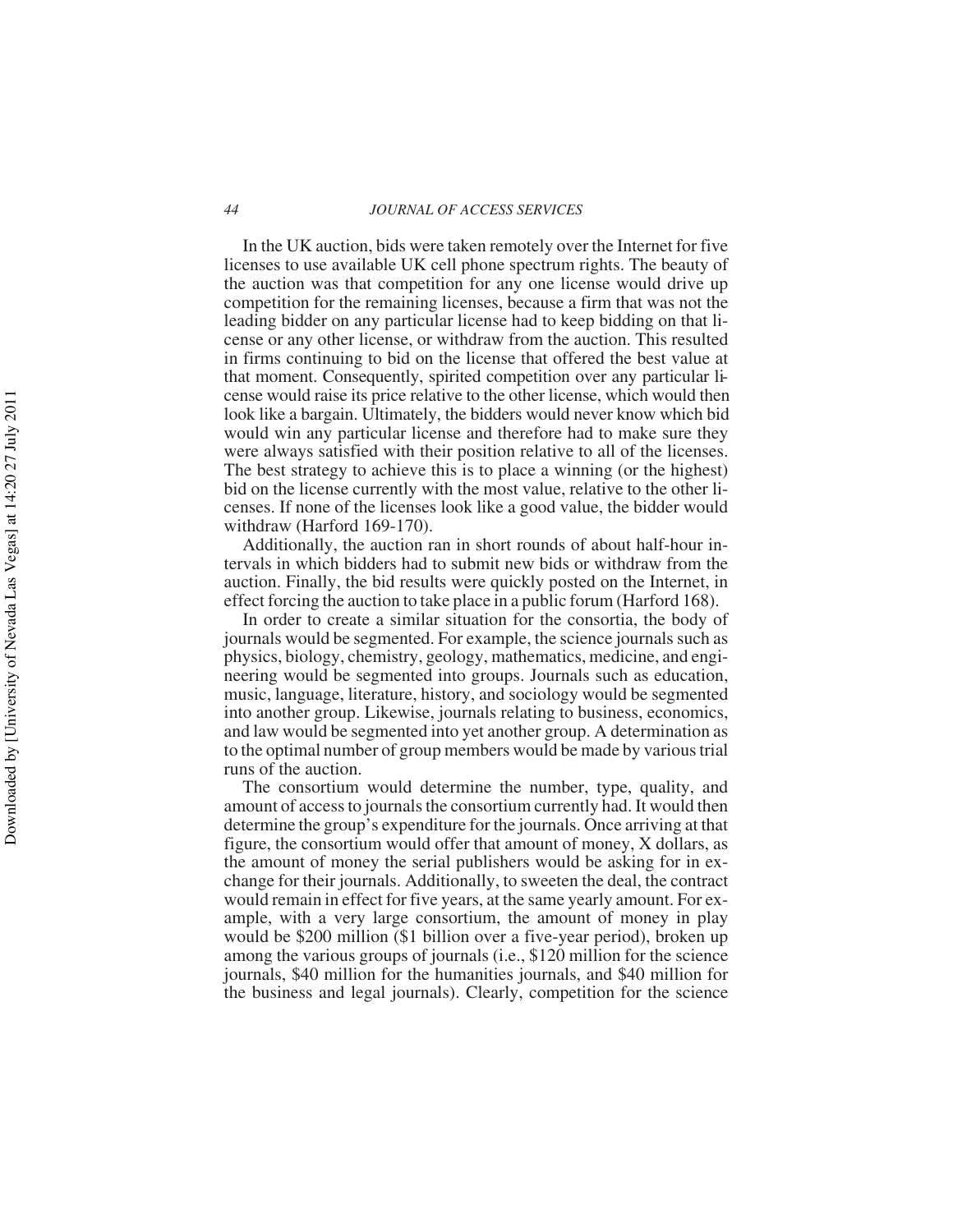journals would be fierce, and companies would vie to offer the most attractive journal packages with regard to number, type, quality, and amount of access. However, even if their bid were not the highest, the firm would be forced to bid on another group of journals or face with drawal from the auction. Withdrawal from the auction means that the company can no longer bid on any of the groups and will essentially be unable to sell to the consortium for the next five years, thereby passing on many millions of dollars that will be paid to the winning bidder. Thus, a company will face pressure to bid continually on one of the jour nal groupings until it has offered all of its collection and has nothing more to offer. Ultimately, the consortium's goal will be to spend no more than the previous year (and lock in prices for the next five years) and end up with more journals than before.

Additionally, holding the auction only once every five years has the added benefit of increasing stability to the consortia's collection as well as slowing the learning curve of auction bidders (Guédon).

It is possible that bidders could offer very little in the way of journal access, but given the amount of money the successful bidder would earn, it would seem foolish not to try and outbid the competition, especially for companies that are largely selling access to an asset (i.e., journals) that it already possesses. Essentially, failure to bargain in good faith would be akin to throwing money (and five years worth, at that) out of the window. For-profit companies, especially those with shareholders, would be under intense pressure to win the bid given the large amount of money involved and the winner-take-all design of the auction. Additionally, the possibility exists for the smaller companies to score a major coup by winning the auction. This would create a stronger competitor for the larger companies in the future, which would result in greater competition in the market, much to the delight of the consortium.

Another possibility is that the major players in the market refuse to play and simply do not show up at the auction (although this is unlikely for fear of creating stronger competition as outlined earlier). Should this happen, there would be a dramatic increase in the use of SPARC and SPARC-like journals, and a torrent of scholars clamoring to publish in those journals. After all, who would want to publish in a journal that was not accessible to a large section of academe (especially given the impact of ISI as discussed earlier)?

A standoff would be unfortunate for both the bidders and the consortium. However, given that the consortium is largely made up of academic and municipal entities, who are by their nature slow to react, the pub lishers, whose stock may be under daily scrutiny in the market, would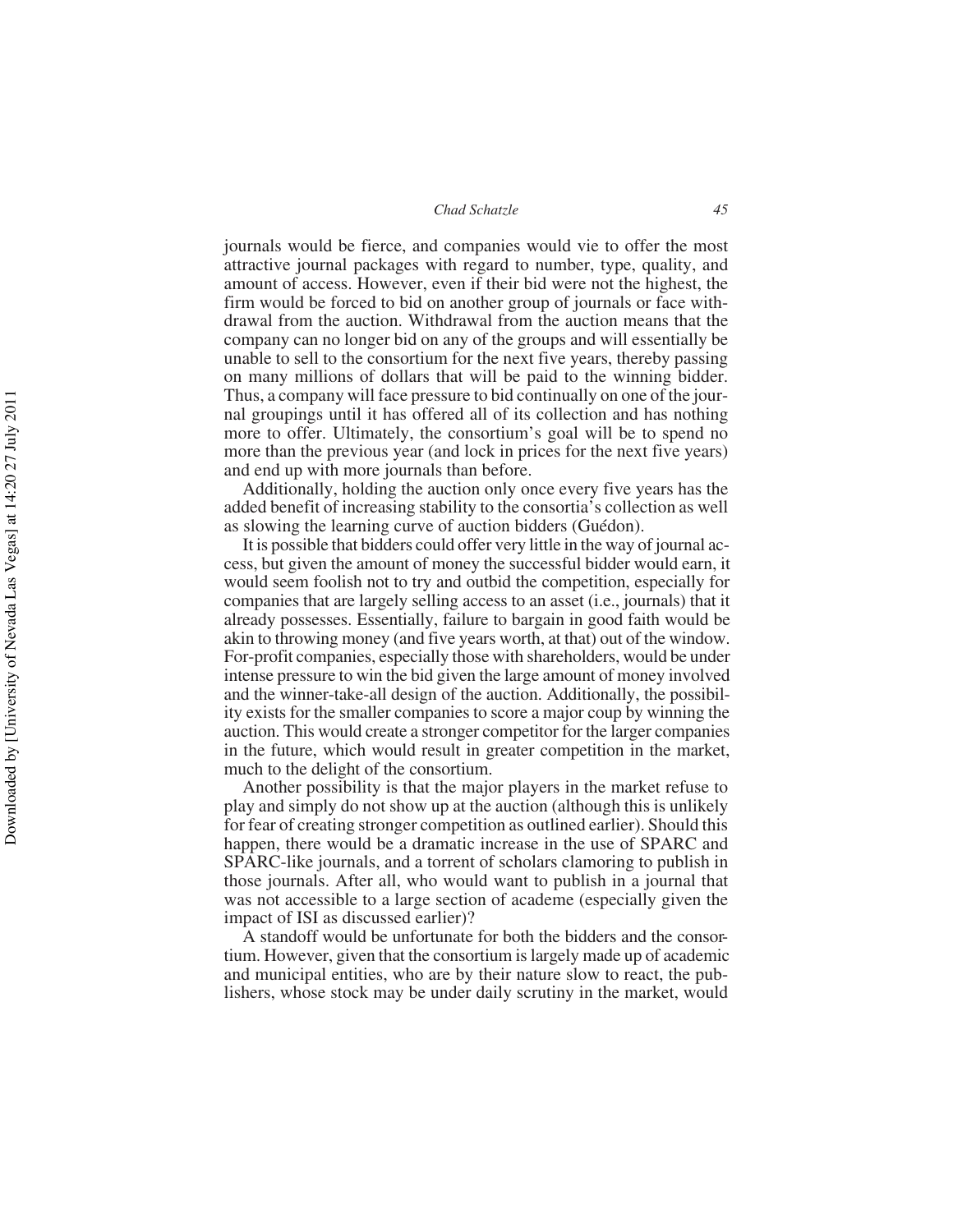#### *46 JOURNAL OF ACCESS SERVICES*

likely blink first. Moreover, serials publishers do not have a product that can be sold to another market if the academic market goes bust; the aca demic market is their only market. Even a standoff, as long as it were temporary, would entirely change the serials publishing market for the better, and more rosy scenarios would allow the consortium to lock in prices for five years with access to more journals than before.

## *CONCLUSION*

The current state of scholarly communication is in need of change. The greatly increased cost of serials combined with the increase in the number of titles has resulted in a reduction in the number of serials an academic institution can reasonably purchase. Libraries have begun to address the crisis in serials pricing by removing the commercial publisher from the process entirely. Libraries have instituted open-access alternatives, which have been only moderately successful. Libraries have also banded together in library consortia, whereby serials purchases are made by a group of libraries. Consortia allow libraries to increase their leverage vis-à-vis the commercial publisher, and negotiate a global deal in which one vendor will receive all of the business. Consortia have had promising results, and with the application of game theory, whereby consortia auction off their purchase budgets to various producers or sellers, libraries can cap spending as well as increase access to serials.

### REFERENCES

- arXiv.org. Cornell University Library. 26 Feb. 2006 <http://arxiv.org/>. "arXiv web server usage for 26 Feb '06." arXiv.org-usage statistics. arXiv.org. 26 Feb. 2006 <http://arxiv.org/todays\_stats>.
- Black, Steve. "An Assessment of Social Sciences Coverage by Four Prominent Full-Text Online Aggregated Journal Packages." *Library Collections, Acquisitions, & Technical Services* 23.4 (1999): 411-419.
- Boissy, Robert W. "Editorial: Business Models for Scholarly Serials." *Serials Review* 31.3 (2005): 185-186.
- Bosch, Stephen. "Buy, Build or Lease: Managing Serials for Scholarly Communica tions." *Serials Review* 31.2 (2005): 107-115.
- Budd, John M. *The Changing Academic Library*. Chicago: Association of College and Research Libraries, 2005.
- Bustion, Marifran. "Relationships among Faculty Ratings, Academic Area, and Price for Current Periodicals in a Large Land-Grant University Library." *Library Acqui sitions: Practice & Theory* 18.3 (1994): 265-276.